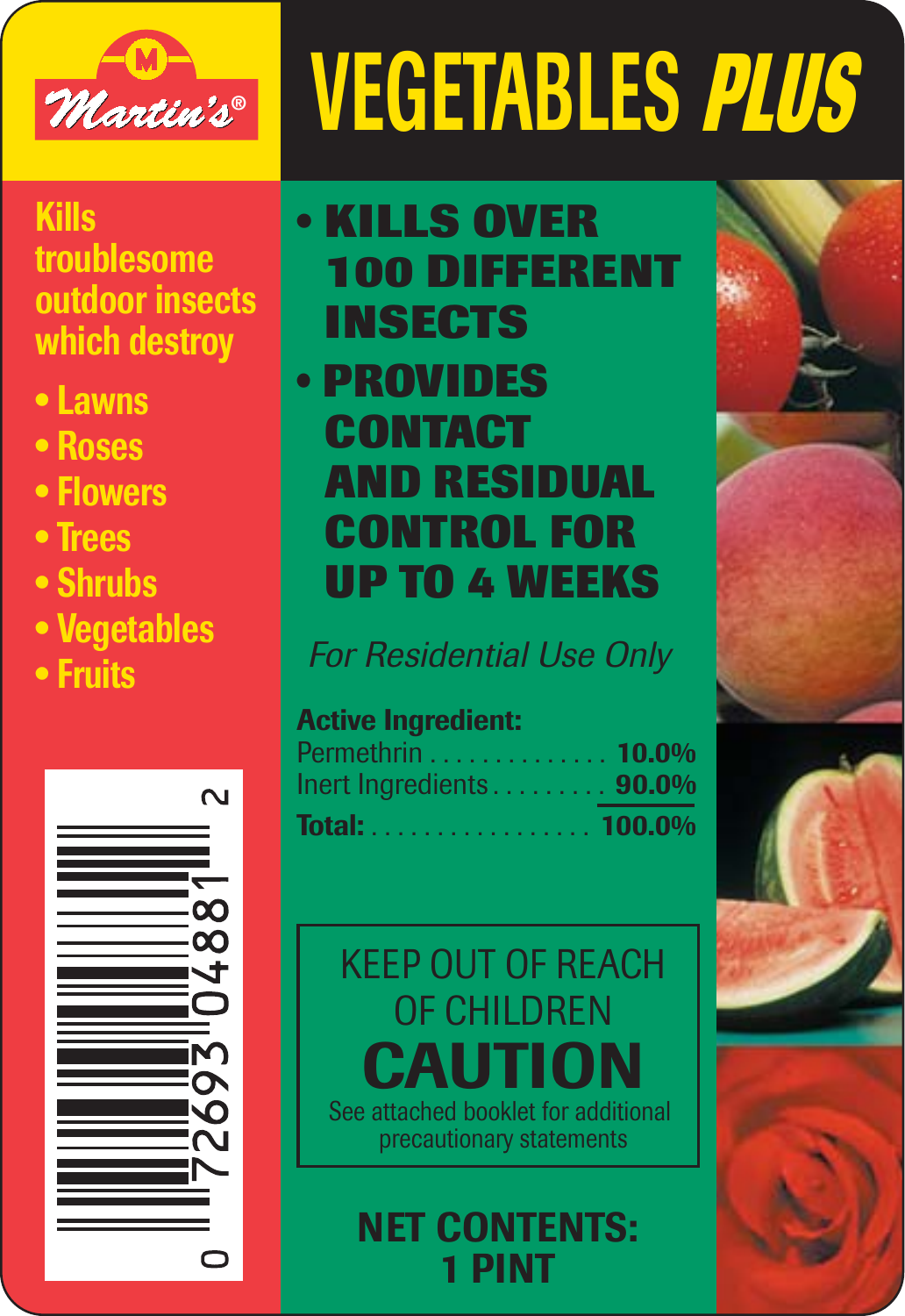

# **VEGETABLES PLUS**

#### **Kills troublesome outdoor insects which destroy**

- **• Lawns**
- **• Roses**
- **• Flowers**
- **• Trees**
- **• Shrubs**
- **• Vegetables**
- **• Fruits**



## **• KILLS OVER 100 DIFFERENT INSECTS • PROVIDES CONTACT**

## **AND RESIDUAL CONTROL FOR UP TO 4 WEEKS**

For Residential Use Only

#### **Active Ingredient:**

| Permethrin 10.0%        |                                 |
|-------------------------|---------------------------------|
| Inert Ingredients 90.0% | the contract of the contract of |
|                         |                                 |

## KEEP OUT OF REACH OF CHILDREN **CAUTION**

See attached booklet for additional precautionary statements

**NET CONTENTS: 1 QUART**





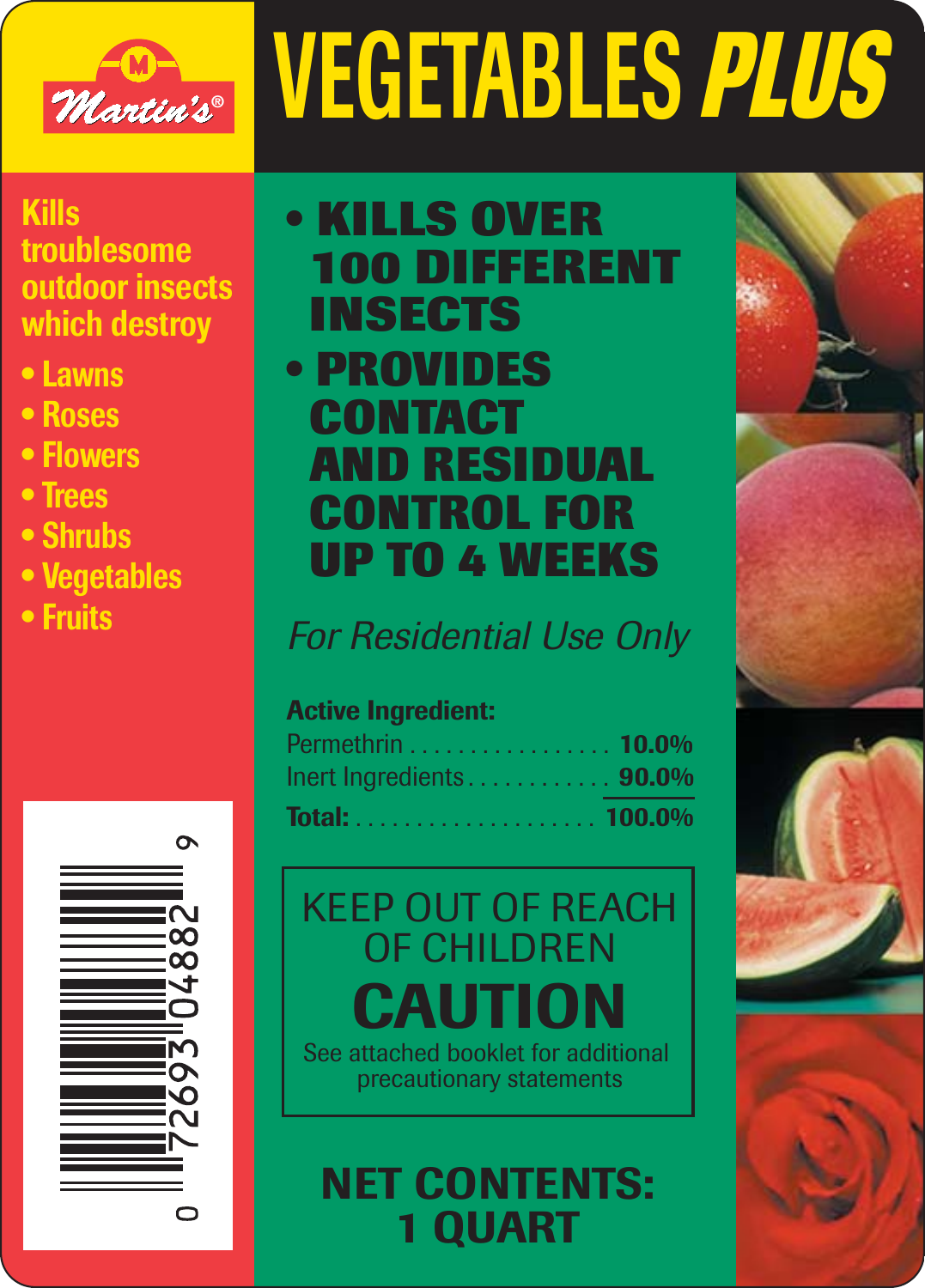

## **Vegetables Plus**

#### **For Residential Use Only**

- **Kills troublesome outdoor insects which destroy Lawns, Roses, Flowers, Trees and Shrubs, Vegetables and Fruits**
- **Provides contact and residual control for up to 4 weeks**
- **KILLS OVER 100 DIFFERENT INSECTS**

| <b>Active Ingredient:</b> |  |
|---------------------------|--|
|                           |  |
|                           |  |
|                           |  |

#### **KEEP OUT OF REACH OF CHILDREN CAUTION**

**EPA Reg. No. 53883-69 EPA Est. No. 53883-TX-002**

Control Solutions, Inc. 5903 Genoa-Red Bluff • Pasadena, TX 77507-1041 281-892-2500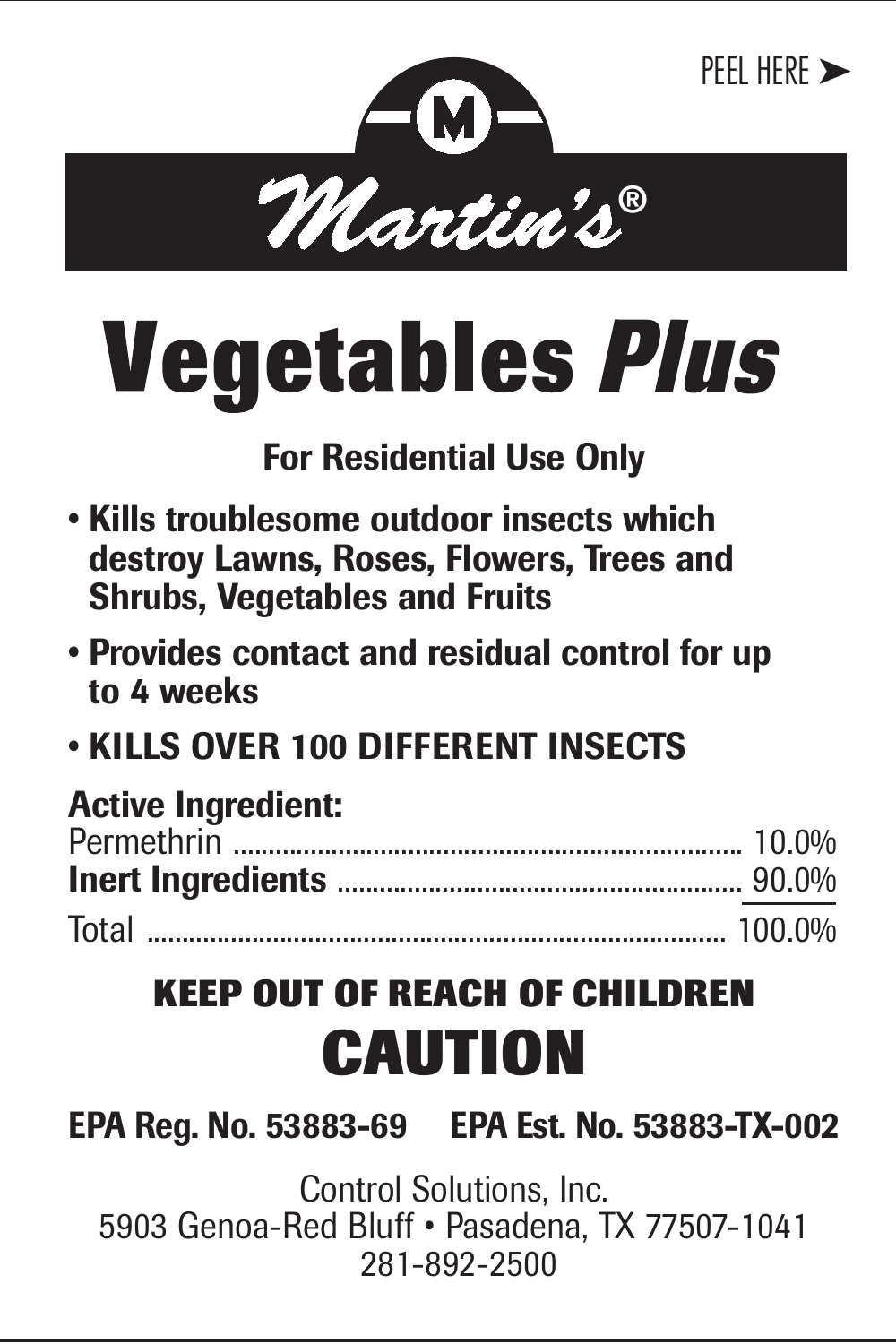### **• READ ENTIRE LABEL BEFORE USE PRECAUTIONARY STATEMENTS HAZARDS TO HUMANS AND DOMESTIC ANIMALS**

**CAUTION:** Harmful if swallowed, inhaled or absorbed through skin. Causes moderate eye irritation. Avoid breathing spray mist. Avoid contact with skin, eyes or clothing. Remove contaminated clothing and wash before reuse. Wash thoroughly with soap and water after handling. Prolonged or frequently repeated skin contact may cause allergic reactions in some individuals.

| for treatment.            | <b>FIRST AID</b><br>Have the product container or label with you when calling a poison control center or doctor, or going                                                                                                                                                                |
|---------------------------|------------------------------------------------------------------------------------------------------------------------------------------------------------------------------------------------------------------------------------------------------------------------------------------|
|                           |                                                                                                                                                                                                                                                                                          |
| If swallowed              | . Call poison control center or doctor immediately for treatment advice.<br>. Have person sip a glass of water if able to swallow.<br>. Do not induce vomiting unless told to do so by the poison control center or doctor.<br>. Do not give anything by mouth to an unconscious person. |
| If inhaled                | • Move person to fresh air.<br>• If person is not breathing, call 911 or an ambulance, then give artificial respiration,<br>preferably by mouth-to-mouth, if possible.<br>. Call a poison control center or doctor for further treatment advice.                                         |
| If in eyes                | . Hold eye open and rinse slowly and gently with water for 15-20 minutes.<br>. Remove contact lenses, if present, after the first 5 minutes, then continue rinsing eye.<br>. Call a poison control center or doctor for treatment advice.                                                |
| If on skin or<br>clothing | • Take off contaminated clothing.<br>. Rinse skin immediately with plenty of water for 15-20 minutes.<br>. Call a poison control center or doctor for treatment advice.                                                                                                                  |
|                           | NOTE TO PHYSICIAN AND VETERINARIANS: Do not administer or instill milk, cream or other<br>substances containina vegetable or animal fats which will enhance absorption of lipophilic substances.                                                                                         |

**ENVIRONMENIAL HAZARUS**<br>This pesticide is extremely toxic to fish. Do not apply directly to water, Avoid contamination of ornamen-<br>tal fish ponds. Drifts and runoff from treated areas may be hazardous to aquatic organisms product or allow it to drift to blooming crops or weeds while bees are actively, visiting the treatment area.

Do not use food utensils to mix or apply this product.<br>**Keep people and pets off treated areas until the spray has drie Keep people and pets off treated areas until the spray has dried.**

#### **DIRECTIONS FOR USE**

It is a violation of Federal law to use this product in a manner inconsistent with its labeling.

Not for use on plants being grown for sale or for other commercial use, or for commercial seed production or for research purposes.

Do not apply this product in enclosed areas.

#### **SHAKE WELL BEFORE USING**

#### **THREE STEPS TO MIX AND APPLY:**

- 1. For lawns and vegetables, measure the area to be sprayed. Calculate square feet by multiplying length<br>by width. For all other applications, apply as a thorough cover spray.<br>2. Use a clean sprayer. Carefully measure and
- 3. Spray as directed. Thorough coverage is important. Flush sprayer with clean water after each use. Make applications when insects first appear. Repeat applications as directed.
- 
- Use Dilution rate as indicated: 1 fl. oz. = 6 tsp. or 2 Tbsp.
- $8 \text{ fl. oz.} = 1/2 \text{ pt. or } 1 \text{ cup.}$

#### **DIRECTIONS FOR APPLYING HOME LAWNS**

#### **HOUSE PLANTS**

**INDOORS: TO PROTECT PLANTS IN RESIDENTIAL GREENHOUSES AND FOR INDOOR LANDSCAPING:**

#### **Fire Ant Control**

### **Individual Mound and Plant Container Treatment**

Mix 1/2 fl. oz. in 3 gals. of water and apply as a drench using a sprinkler can. Gently apply 1 gallon of<br>the mixture over the surface of each mound. Thoroughly wet mound and surrounding area of 3x4 ft. (12<br>sq. ft.). For b they appear. Pressurized sprays may disturb ants and cause migration which will reduce product effec<br>tiveness. **Use the same method as above for the control of Fire Ants that may nest in**<br>**permanently placed containerized** 

| Turf                                                                                                    | Pests                                                                                                                                                                                                       | <b>How to Use</b>                                                                                                                                                                                                                                                                                                                                                                                                                             |
|---------------------------------------------------------------------------------------------------------|-------------------------------------------------------------------------------------------------------------------------------------------------------------------------------------------------------------|-----------------------------------------------------------------------------------------------------------------------------------------------------------------------------------------------------------------------------------------------------------------------------------------------------------------------------------------------------------------------------------------------------------------------------------------------|
| Bentgrass, Bermudagrass,<br>Bluegrass, Dichondra,<br>Fescue, Irish Moss, Merion,<br>St. Augustine Grass | Ants, Armyworms, Brown<br>dog ticks, Chinch bugs,<br>Crickets, Cutworms, Fleas,<br>Grasshoppers, Japanese<br>beetle grubs, Mole crickets,<br>Sod webworms.<br>Ticks that carry Lyme<br>Disease, Leafhoppers | Thoroughly wet down grass a few hours<br>before applying. Home lawns should be no<br>taller than 3 inches at time of application.<br>Slightly more water may be used as long<br>as the amount of product per area is as<br>listed below. For ants, crickets and<br>grasshoppers, use 1/2 fl. oz. in 3 gals.<br>of water to cover 1,000 sa. ft. For other<br>listed insects, use 1 1/2 fl. ozs. in 10 gals.<br>of water to cover 1,000 sq. ft. |

#### **ROSES & FLOWERS (ORNAMENTALS)**

| LAND SVAF INV.                                                                                                                                                                                                                                                                                                                                                                                                                                                                                                                                                |                                                                                                                                                                                                                   |                                                                                                                                                                                                                                                                                                                                                                                                                                                                                                                                                                                                                                                                                                                                                                                                                                                                                         |
|---------------------------------------------------------------------------------------------------------------------------------------------------------------------------------------------------------------------------------------------------------------------------------------------------------------------------------------------------------------------------------------------------------------------------------------------------------------------------------------------------------------------------------------------------------------|-------------------------------------------------------------------------------------------------------------------------------------------------------------------------------------------------------------------|-----------------------------------------------------------------------------------------------------------------------------------------------------------------------------------------------------------------------------------------------------------------------------------------------------------------------------------------------------------------------------------------------------------------------------------------------------------------------------------------------------------------------------------------------------------------------------------------------------------------------------------------------------------------------------------------------------------------------------------------------------------------------------------------------------------------------------------------------------------------------------------------|
| <b>House Plants</b>                                                                                                                                                                                                                                                                                                                                                                                                                                                                                                                                           | Pests                                                                                                                                                                                                             | How to Use                                                                                                                                                                                                                                                                                                                                                                                                                                                                                                                                                                                                                                                                                                                                                                                                                                                                              |
| Ageratum, Ardisia, Aster,<br>Baby's Breath, Begonia,<br>Birdsnest Fern, Bleeding<br>Heart, Carnation,<br>Chrysanthemum, Coleus,<br>Crown of Thorns.<br>Cockscomb, Cyclamen,<br>Dracaena, Dumbcane,<br>English Ivy, Fuchsia,<br>Gladiolus, Grape Ivy,<br>Juniper, Lily, Marigold,<br>Orchid, Palm, Pansy,<br>Peperomia, Petunia,<br>Philodendron, Piggy-Back<br>Plant, Poinsettia, Portu-<br>laca, Pothos, Prayer Plant,<br>Purple Passion, Rabbits<br>Foot Fern, Rose, Schef-<br>flera, Snapdragon, Snake<br>Plant, Statice, Velvet Plant,<br>Verbena, Zinnia | Aphids, Armyworms, Corn<br>earworms, Exposed thrips,<br>Fall cankerworms.<br>Inchworms, Japanese<br>beetles. Leafminers.<br>Leafrollers, Mealybugs,<br>Scales, Solder mites,<br>Spring cankerworms,<br>Whiteflies | Mix 1/4 fl. oz. in 1 gal. of water. Con-<br>tact and residual: Use sufficient spray to<br>obtain full coverage of all foliage. If appli-<br>cation is to be made indoors, remove<br>infested plants from living areas prior to<br>application. Use in an area not likely to be<br>occupied by people or pets (particularly<br>fish). After spraying, plants can be<br>returned to original location. Do not use<br>more product than recommended, as this<br>may cause some plant injury. Use with<br>care on ferns, palms and fuchsia. As with<br>all plants listed, especially carnations,<br>chrysanthemums, and roses, there exists<br>a wide variety of species and cultivars,<br>and therefore, a wide variety of susceptibility<br>to injury.<br>To ascertain possible phytotoxicity, treat a<br>few plants as described above, wait 24<br>hours, and check for possible injury. |
| <b>Velvet Plants</b>                                                                                                                                                                                                                                                                                                                                                                                                                                                                                                                                          | <b>Fungus Gnats</b>                                                                                                                                                                                               |                                                                                                                                                                                                                                                                                                                                                                                                                                                                                                                                                                                                                                                                                                                                                                                                                                                                                         |

#### **FRUITS & NUTS TREES**

#### **GENERAL DIRECTIONS**

Use 1/2 fl. oz. in 1 gal. of water. Apply when insects appear. Wet the plants to the dripping point. Try to hit underside of leaves and penetrate dense foliage.

| TREES & SHRUBS                                                                                                                                                                                                                                                |                                                                                                                                                                                                              |                                                                                                                                                                                                                                                                                                                                                                                           |  |
|---------------------------------------------------------------------------------------------------------------------------------------------------------------------------------------------------------------------------------------------------------------|--------------------------------------------------------------------------------------------------------------------------------------------------------------------------------------------------------------|-------------------------------------------------------------------------------------------------------------------------------------------------------------------------------------------------------------------------------------------------------------------------------------------------------------------------------------------------------------------------------------------|--|
| <b>Trees &amp; Shrubs</b>                                                                                                                                                                                                                                     | Pests                                                                                                                                                                                                        | <b>How to Use</b>                                                                                                                                                                                                                                                                                                                                                                         |  |
| Arizona, Cypress, Azalea,<br>Birch, Cherry, Non-bearing<br>Citrus, Conifers, Elm,<br>English Ivy, Euonymus,<br>Weeping Fig, Fir,<br>Honeysuckle, Lilac,<br>Mock-orange, Oak, Palm,<br>Philodendron, Pine,<br>Poinsettia, Tulip Poplar,<br>Rhododendron, Taxus | Aphids, Bagworms,<br>Cicadas, Exposed thrips,<br>Fall cankerworms,<br>Inchworms, Leafminers,<br>Leafrollers, Mealybugs,<br>Spider mites, Whiteflies,<br>Gypsy Moth,<br>Tent Caterpillar,<br>Japanese Beetles | Use 1/4 fl. oz. in 1 gal. of water. Apply<br>as a thorough spray, wetting leaves and<br>branches to the dripping point. Try to<br>penetrate dense foliage. Spray in the late<br>afternoon or evening, when the<br>temperature ranges from 50°-75°F and<br>when there is little or no wind. Spray at<br>the first sign of insects. Application can be<br>made up to the day of collection. |  |
| Cherry, Honeysuckle                                                                                                                                                                                                                                           | Fall webworms                                                                                                                                                                                                |                                                                                                                                                                                                                                                                                                                                                                                           |  |
| Conifer                                                                                                                                                                                                                                                       | <b>Budworms</b>                                                                                                                                                                                              |                                                                                                                                                                                                                                                                                                                                                                                           |  |
| Flm                                                                                                                                                                                                                                                           | Elm leaf beetles,<br>Elm spanworms,<br>Fall webworms                                                                                                                                                         |                                                                                                                                                                                                                                                                                                                                                                                           |  |
| Douglas and Grand Firs                                                                                                                                                                                                                                        | Tussock moths                                                                                                                                                                                                |                                                                                                                                                                                                                                                                                                                                                                                           |  |
| Non-bearing Citrus                                                                                                                                                                                                                                            | Citrus black flies                                                                                                                                                                                           |                                                                                                                                                                                                                                                                                                                                                                                           |  |
| 0ak                                                                                                                                                                                                                                                           | Oakworms                                                                                                                                                                                                     |                                                                                                                                                                                                                                                                                                                                                                                           |  |
| Pine                                                                                                                                                                                                                                                          | Pine beetles, Pine moths,<br>Pine needle miners.<br>Needle scales                                                                                                                                            |                                                                                                                                                                                                                                                                                                                                                                                           |  |

On Tent caterpillars, application should be made when caterpillars are young and tents are first noticed. For be results, apply in the late afternoon or evening, when caterpillars have returned to their tents. Wet tents with spray<br>on all sides. A few caterpillars may be seen escaping from the tent; however, they should die within sev

| <b>Roses &amp; Flowers</b><br>(Ornamentals)                                                                                                                                                                                                                                                                                                                                                                                                                                                                                                                                                                                                                                                      | Pests                                                                                                                                                                                                                                                                                                                                              | How to Use                                                                                                                                                                                                                                                                                                                                                                                                   |
|--------------------------------------------------------------------------------------------------------------------------------------------------------------------------------------------------------------------------------------------------------------------------------------------------------------------------------------------------------------------------------------------------------------------------------------------------------------------------------------------------------------------------------------------------------------------------------------------------------------------------------------------------------------------------------------------------|----------------------------------------------------------------------------------------------------------------------------------------------------------------------------------------------------------------------------------------------------------------------------------------------------------------------------------------------------|--------------------------------------------------------------------------------------------------------------------------------------------------------------------------------------------------------------------------------------------------------------------------------------------------------------------------------------------------------------------------------------------------------------|
| Ageratum, Aster, Ardisia,<br>Azalea, Baby's breath,<br>Begonia, Birds-nest fern,<br>Bleeding heart, Carnation,<br>Chrysanthemum, Coleus,<br>Common Ninebark and<br>Snowberry, Crown of thorns,<br>Cockscomb, Cyclamen,<br>Dracaena, Dumbcane,<br>English Ivy, Exacum, Fuchsia,<br>Gladiolus, Grape Ivy,<br>Gold bells, Hypoestes, Ivy,<br>Juniper, Lilac, Marigold,<br>Mock-Orange, Nannyberry,<br>Orchid, Palm, Pansy, Pea<br>shrub, Peperomia, Petunia,<br>Philodendron, Piggy-back<br>Plant, Poinsettia, Portulaca,<br>Pothos, Prayer Plant, Purple<br>Passion, Rabbits foot fern,<br>Rhododendron, Rose.<br>Schefflera, Snapdragon,<br>Snake Plant, Statice Velvet<br>Plant, Verbena, Zinnia | Aphids, Armyworms,<br>Bagworms, Cabbage worms,<br>Cicadas, Cornworms,<br>Cutworms, Exposed thrips,<br>Fall cankerworms, Fall<br>webworms, Fungus gnat,<br>Inchworms, Japanese<br>beetles, Leafminers,<br>Leafrollers, Mealybugs,<br>Scale crawlers.<br>Spring cankerworms,<br>Spider mites, Whiteflies,<br>Rose Chafer, Psyllids,<br>Scale Insects | Use 1/4 fl. oz. in 1 gal. of water. Apply<br>as a thorough spray, wetting the plants to<br>the dripping point. Try to hit underside of<br>leaves and penetrate dense foliage. Spray<br>in the later afternoon or evening when the<br>temperature ranges from 50°-75°F and<br>when there is little or no wind. Sprav at<br>the first sign of insects. Application can be<br>made up to the day of collection. |

| <b>Fruits &amp; Nuts Trees</b> | Pests                                                                                                                                                                                   | <b>How to Use</b>                                                                                                                         |
|--------------------------------|-----------------------------------------------------------------------------------------------------------------------------------------------------------------------------------------|-------------------------------------------------------------------------------------------------------------------------------------------|
| Almonds                        | Navel orangeworms,<br>Peach twig borers                                                                                                                                                 | Do not make more than 2 applications<br>during hull split and 5 applications per season.<br>Can be applied up to 7 days prior to harvest. |
| Apples                         | Green fruitworms, Aphids,<br>Redbanded), Plum curculio,<br>Rosy apple aphids, Spotted<br>tentiform leafminers,<br>Tarnished plant bugs,<br>White apple leafhoppers,<br>Japanese Beetles | Do not make more than 3 applications.<br>Leafrollers (Oblique-banded,   Do not apply after petal fall.                                    |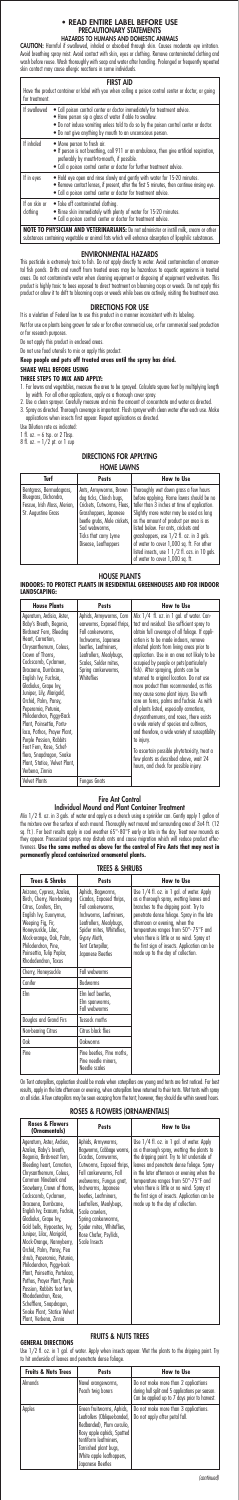#### **VEGETABLES**

Prepare a spray solution at the dilution rates listed for each crop in the chart below. Apply the spray solution at the rate of 1 gallon to cover 440 square feet surface area.

Use Vegetables Plus on Ants, Clover mites, Crickets, Earwigs, Millipedes, Sowbugs (pillbugs) and spiders<br>to help prevent infestation of buildings, treat the building foundation to a height of 2 to 3 feet, where<br>pests are a including porches, screens, window frames, eaves, patios, garages, refuse dumps and other areas where these pests congregate or have been seen.

Use Vegetables Plus on Ants, Crickets, Earwigs, Fleas, Ticks **(including ticks that may carry Lyme**<br>**Disease)** for treatment of localized infestations of these insects in areas where there are weeds or bushy<br>non-crop areas application only as needed to maintain insect control.

To reduce annoyance from: **Cluster flies, Flying moths, Gnats, House flies, Mosquitoes.**<br>Spay outside surfaces of screens, doors, window frames or wherever these insects may enter the room.<br>Also treat surfaces around light

#### **NUISANCE PESTS IN OUTDOOR AREAS**

#### **GENERAL DIRECTIONS**

Use 1 2/3 fl.ozs. in 1 quart of water, treating 400 linear feet with a 6-inch spray band.

#### **OUTSIDE SURFACES OF BUILDING**

Buyer assumes all risk of use, storage or handling of this product not in strict accordance with label direc-.<br>ns and precautions.

#### **OTHER OUTDOOR AREAS**

| <b>Fruits &amp; Nuts Trees</b>                | Pests                                                                                                                          | How to Use                                                                                                                  |
|-----------------------------------------------|--------------------------------------------------------------------------------------------------------------------------------|-----------------------------------------------------------------------------------------------------------------------------|
| Penches                                       | Borers (Lesser peachtree,<br>Peach twig), Green<br>fruitworms, Plum curculio,<br>Oriental fruit moths,<br>Tarnished plant bugs | Do not apply within 7 days of harvest.<br>Do not make more than 8 applications<br>per season.                               |
| Pears<br>(dormant through delayed<br>dormant) | Pear psylla                                                                                                                    | Apply during the dormant through delayed<br>dormant growth period only. Do not make<br>more than 2 applications per season. |
| Pears<br>(summer)                             | Codling Moths,<br>Green fruitworms.<br>Pear psylla, Aphids                                                                     | Do not make more than 3 applications per<br>season. Can be applied up to 14 days prior<br>to harvest.                       |

#### **STORAGE AND DISPOSAL**

Do not contaminate water, food or feed by storage or disposal. **Storage:** Store in cool, dry area away from children and domestic animals.

**Disposal: If empty:** Do not reuse this container. Do not rinse unless required for recycling. Place in<br>trash. **If partly filled:** Call your local solid waste agency or 1-800-CLEANUP for disposal instructions.<br>Unless other

0305

#### **Control Solutions, Inc.**

5903 Genoa-Red Bluff Pasadena, TX 77507-1041 281-892-2500

| Vegetables                                                                                                                                                                                                                                                                                                                                       | Pests                                                                                                                                                                                                                | <b>How to Use</b>                                                                                                                                                                                                                                   |
|--------------------------------------------------------------------------------------------------------------------------------------------------------------------------------------------------------------------------------------------------------------------------------------------------------------------------------------------------|----------------------------------------------------------------------------------------------------------------------------------------------------------------------------------------------------------------------|-----------------------------------------------------------------------------------------------------------------------------------------------------------------------------------------------------------------------------------------------------|
| Asparagus<br>(pre-harvest)                                                                                                                                                                                                                                                                                                                       | Asparagus beetles,<br>Cutworms                                                                                                                                                                                       | Use 3/4 fl. oz. in 2 gals. of water. Apply<br>to ensure uniform coverage. Do not apply<br>more than 4 applications per crop. Can be<br>applied up to 3 days prior to harvest.                                                                       |
| Asparagus<br>(post-harvest)                                                                                                                                                                                                                                                                                                                      | Larval stages of asparagus<br>beetle; Tarnished plant<br>bugs, Lygus bugs, Adult<br>Japanese beetle                                                                                                                  | Use 1/4 fl. oz. in 1 gal. of water. Treat<br>ferns or bush growth after spear harvest<br>when insects are present.                                                                                                                                  |
| Celery-see Leafy Vegetables                                                                                                                                                                                                                                                                                                                      |                                                                                                                                                                                                                      |                                                                                                                                                                                                                                                     |
| Cole Crops, Broccoli,<br>Brussels Sprouts, Cab-<br>bage, Cauliflower                                                                                                                                                                                                                                                                             | Beet armyworms, Cab-<br>bage aphids and loopers,<br>Diamondback moths,<br>Imported cabbageworms                                                                                                                      | Use 1/4 fl. oz. in 1 gal. of water. Apply<br>every 5 days or as needed. Can be applied<br>up to 1 day prior to harvest. Do not make<br>more than 8 applications on Cauliflower,<br>Brussels Sprouts and Broccoli and 10<br>applications on Cabbage. |
| Corn-see Sweet Corn                                                                                                                                                                                                                                                                                                                              |                                                                                                                                                                                                                      |                                                                                                                                                                                                                                                     |
| Cucumber, Melons,<br>Pumpkins, Squash                                                                                                                                                                                                                                                                                                            | Flea beetle, Leafhopper                                                                                                                                                                                              | Use 1/2 fl. oz. in 1 gal. water. Apply as<br>needed, but not more than 8 applications<br>per season. Can be applied up to 3 days<br>prior to harvest.                                                                                               |
| Cucurbits: Balsam pear<br>(bitter melon), Chinese<br>waxgourd (Chinese<br>preserving melon), citron<br>melon, cucumber, gherkin,<br>edible gourds; melons<br>including hybrids such as<br>cantaloupe, casaba,<br>crenshaw, honeydew,<br>honey balls, mango melon,<br>muskmelon, Persian melon,<br>pumpkin, summer & winter<br>squash, watermelon | Aphids, Cabbage looper,<br>Cucumber Beetle (adults),<br>Cutworms, Leafhoppers,<br>Leafminers, Melonworms,<br>Pickleworm. Plant buas.<br>Squash bugs.                                                                 | Use 1/2 fl. oz. in 1 gal. water. Apply to<br>ensure uniform coverage. Can be applied<br>up to the day of harvest.                                                                                                                                   |
| Eggplant                                                                                                                                                                                                                                                                                                                                         | Colorado potato beetles,<br>Vegetable leafminers                                                                                                                                                                     | Use 3/4 fl. oz. in 1 gal. of water. Apply<br>to ensure uniform coverage. Do not exceed<br>16 applications. Can be applied up to 3 days<br>prior to harvest.                                                                                         |
| Horseradish<br>(Foliar application)                                                                                                                                                                                                                                                                                                              | Imported crucifer weevils                                                                                                                                                                                            | Use 3/4 fl. oz. in 1 gal. water. Do not<br>exceed 3 foliar applications. Can be<br>applied up to 22 days prior to harvest.                                                                                                                          |
| <b>Head Lettuce</b>                                                                                                                                                                                                                                                                                                                              | Corn earworms,<br>Beet armyworms,<br>Loopers (Alfalfa, Cabbage),<br>Tobacco budworms                                                                                                                                 | Use 1/2 fl. oz. in 1 gal. water. Apply<br>every 5-10 days as needed. Do not make<br>more than 10 applications per season.<br>Can be applied up to 1 day prior to harvest.                                                                           |
| Leafy Vegetables: Amaranth,<br>Arrugula, Celery, Celtuce,<br>Chervil, Corn salad,<br>Chrysanthemum<br>(edible-leaved and garland),<br>cress (garden and<br>upland), Dandelion, Dock,<br>Endive, Fennel, Lettuce<br>(head and leaf), Okra,<br>Parsley, Purslane (garden<br>and winter), Rhubarb,<br>Spinach, Swiss chard                          | Alfalfa looper, Aphids,<br>Beet armyworm, Cabbage<br>looper, Corn earworm,<br>Cutworms, European corn<br>borer, Fall armyworm,<br>Green cloverworm,<br>Southern armyworm,<br>Tobacco budworm.<br>Vegetable leafminer | Use 1/3 fl. oz. in 1 gal. water. Apply<br>every 5 to 10 days as needed. Can be<br>applied up to 1 day prior to harvest.                                                                                                                             |
| Melons-see Cucurbits                                                                                                                                                                                                                                                                                                                             |                                                                                                                                                                                                                      |                                                                                                                                                                                                                                                     |
| Potatoes                                                                                                                                                                                                                                                                                                                                         | potato beetle, Potato<br>leafhopper, Potato<br>tuberworm, Cabbage<br>looper, Cutworms, European<br>corn borer, Potato psyllid,<br>Tarnished plant bug                                                                | Beet armyworm, Colorado   Use 3/4 fl. oz. in 2 gals. of water. Apply as<br>needed, but not more than 12 applications.<br>Can be applied up to 7 days prior to harvest.                                                                              |
| Sweet Corn                                                                                                                                                                                                                                                                                                                                       | Armyworms (Fall,<br>Southern), Corn earworms,<br>European corn borers                                                                                                                                                | Use 3/4 fl. oz. in 2 gals. of water. Apply<br>every 5 days, but not more than 6<br>applications per season. Can be applied up<br>to 1 day prior to harvest.                                                                                         |
| Tomatoes                                                                                                                                                                                                                                                                                                                                         | Beet and southern<br>armyworm,<br>Tomato pinworm, Tomato<br>fruitworm. Horn worms.<br>Granulate cutworms,<br>Colorado potato beetle,<br>Cabbage looper                                                               | Use 1/2 fl. oz. in 1 gal. water. Apply to<br>ensure uniform coverage. Can be applied<br>up to day of harvest.                                                                                                                                       |